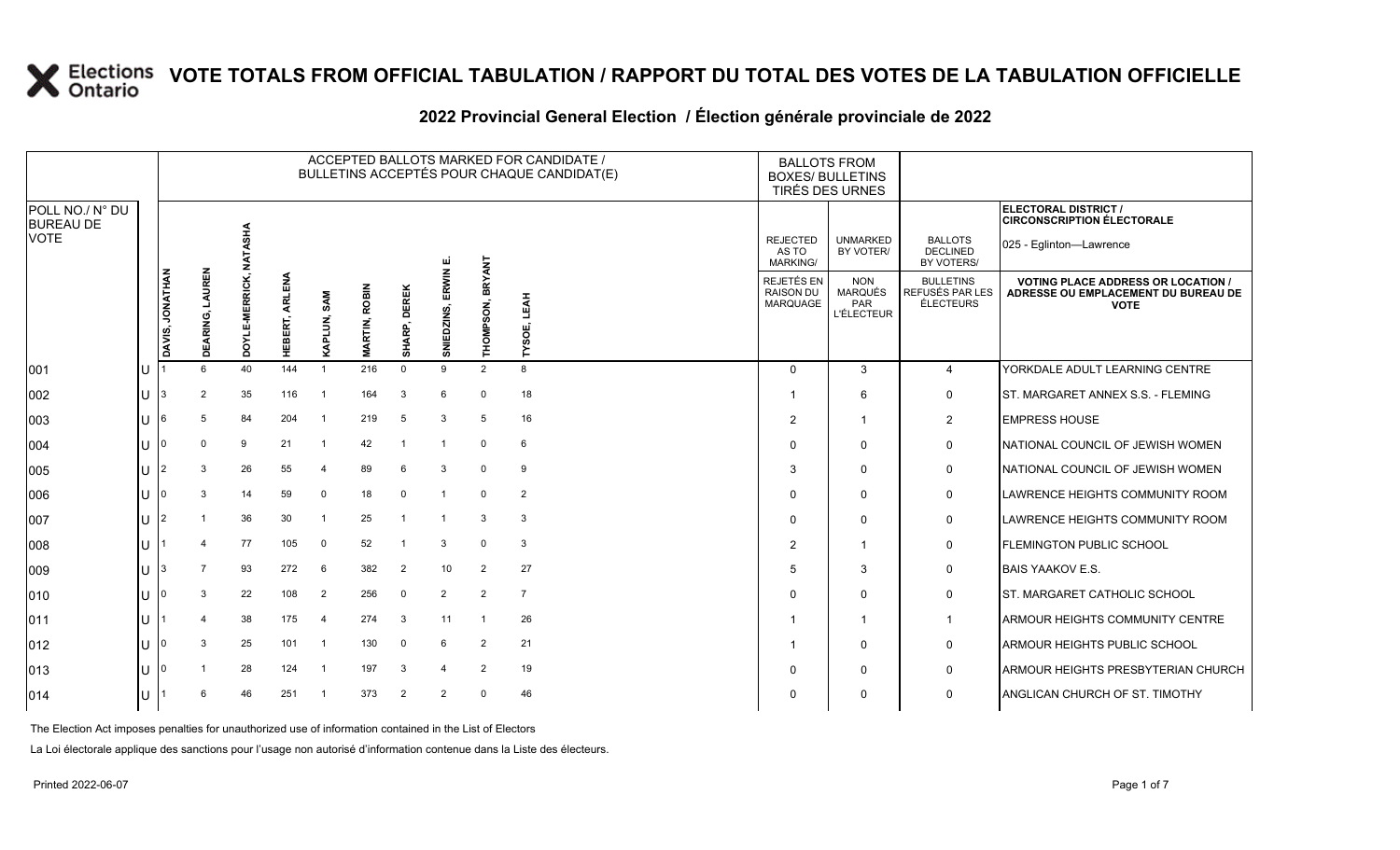#### **2022 Provincial General Election / Élection générale provinciale de 2022**

|                                     |   |                 |                    |                |                   |                        |                         |                            |                       |                     | ACCEPTED BALLOTS MARKED FOR CANDIDATE /<br>BULLETINS ACCEPTÉS POUR CHAQUE CANDIDAT(E) | <b>BALLOTS FROM</b><br><b>BOXES/ BULLETINS</b><br>TIRÉS DES URNES |                                                          |                                                  |                                                                                                 |
|-------------------------------------|---|-----------------|--------------------|----------------|-------------------|------------------------|-------------------------|----------------------------|-----------------------|---------------------|---------------------------------------------------------------------------------------|-------------------------------------------------------------------|----------------------------------------------------------|--------------------------------------------------|-------------------------------------------------------------------------------------------------|
| POLL NO./ N° DU<br><b>BUREAU DE</b> |   |                 |                    |                |                   |                        |                         |                            |                       |                     |                                                                                       |                                                                   |                                                          |                                                  | ELECTORAL DISTRICT /<br><b>CIRCONSCRIPTION ÉLECTORALE</b>                                       |
| <b>VOTE</b>                         |   |                 |                    | NATASHA        |                   |                        |                         |                            |                       |                     |                                                                                       | <b>REJECTED</b><br>AS TO<br>MARKING/                              | <b>UNMARKED</b><br>BY VOTER/                             | <b>BALLOTS</b><br><b>DECLINED</b><br>BY VOTERS/  | 025 - Eglinton-Lawrence                                                                         |
|                                     |   | DAVIS, JONATHAN | LAUREN<br>DEARING, | DOYLE-MERRICK, | ARLENA<br>HEBERT, | LUN, SAM<br><b>RAP</b> | ROBIN<br><b>MARTIN,</b> | <b>DEREK</b><br>RP,<br>МнS | ERWIN E<br>SNIEDZINS, | BRYANT<br>THOMPSON, | LEAH<br>TYSOE,                                                                        | <b>REJETÉS EN</b><br><b>RAISON DU</b><br>MARQUAGE                 | <b>NON</b><br><b>MARQUÉS</b><br>PAR<br><b>L'ÉLECTEUR</b> | <b>BULLETINS</b><br>REFUSÉS PAR LES<br>ÉLECTEURS | <b>VOTING PLACE ADDRESS OR LOCATION /</b><br>ADRESSE OU EMPLACEMENT DU BUREAU DE<br><b>VOTE</b> |
| 015                                 |   |                 | $\overline{2}$     | 57             | 239               | $\mathbf{3}$           | 534                     | 2                          | $\overline{7}$        | 3                   | 32                                                                                    |                                                                   | $\overline{2}$                                           | $\mathbf 0$                                      | LEDBURY PARK PUBLIC SCHOOL                                                                      |
| 016                                 | U |                 |                    | 10             | 59                | $\mathbf 0$            | 56                      | -1                         | $\mathbf 0$           | 0                   | 15                                                                                    |                                                                   | $\mathbf 0$                                              | $\mathbf 0$                                      | MELROSE COMMUNITY CHURCH                                                                        |
| 017A                                | U |                 | $\Omega$           | 3              | 36                | $\mathbf 0$            | 40                      | $\mathbf 0$                | $\mathbf 0$           | $\mathbf 0$         | $\mathsf 0$                                                                           | $\Omega$                                                          | $\overline{\mathbf{1}}$                                  | $\mathbf 0$                                      | MELROSE COMMUNITY CHURCH                                                                        |
| 017B                                | U |                 |                    | 3              | 27                | $\mathbf 0$            | 25                      | $\mathbf 0$                | 0                     | $\mathbf 0$         | $\mathbf 0$                                                                           |                                                                   | $\Omega$                                                 | 0                                                | MELROSE COMMUNITY CHURCH                                                                        |
| 018                                 | U |                 |                    | 5              | 34                | -1                     | 56                      | $\mathbf 0$                | $\mathbf 0$           |                     | 3                                                                                     |                                                                   | $\Omega$                                                 | 0                                                | <b>BAIS YAAKOV HIGH SCHOOL</b>                                                                  |
| 019                                 |   |                 |                    | 8              | 31                | $\mathbf 0$            | 43                      |                            | 3                     |                     | $\overline{2}$                                                                        | $\Omega$                                                          | $\overline{\mathbf{1}}$                                  | $\mathbf 0$                                      | <b>BAIS YAAKOV HIGH SCHOOL</b>                                                                  |
| 020                                 | U |                 | 3                  | 41             | 306               | $\overline{4}$         | 172                     | $\overline{2}$             | 3                     | $\overline{2}$      | 32                                                                                    | $\Omega$                                                          | $\Omega$                                                 | $\mathbf 0$                                      | LAWRENCE PARK COLLEGIATE INSTITUTE                                                              |
| 021                                 | U |                 | 6                  | 76             | 747               | - 1                    | 458                     | 3                          | 17                    | 3                   | 62                                                                                    | $\overline{2}$                                                    | $\mathbf{0}$                                             | $\overline{1}$                                   | JOHN WANLESS PUBLIC SCHOOL                                                                      |
| 022                                 |   |                 | 3                  | 61             | 380               | -1                     | 212                     |                            | 4                     |                     | 41                                                                                    |                                                                   | $\overline{1}$                                           | $\overline{1}$                                   | <b>BLESSED SACRAMENT C.S.</b>                                                                   |
| 023                                 | U |                 | $\Omega$           | 6              | 29                | $\mathbf 0$            | 52                      | -1                         | 4                     | $\Omega$            | $\mathbf 0$                                                                           |                                                                   | $\Omega$                                                 | 0                                                | <b>COLUMBUS CENTRE</b>                                                                          |
| 024                                 | U |                 | 2                  | 9              | 35                | $\overline{1}$         | 64                      | $\mathbf 0$                | $\Omega$              | $\Omega$            | $\mathbf 0$                                                                           |                                                                   | $\Omega$                                                 | 0                                                | <b>COLUMBUS CENTRE</b>                                                                          |
| 025                                 | U |                 | 8                  | 77             | 282               | $\mathbf 0$            | 385                     | $\mathbf 0$                | 12                    |                     | 17                                                                                    | 2                                                                 | $\overline{1}$                                           | $\mathbf 0$                                      | <b>BETH TORAH CONGREGATION</b>                                                                  |
| 026                                 | U | 2               | 3                  | 51             | 100               | -1                     | 258                     |                            | 6                     | $\Omega$            | 13                                                                                    | 3                                                                 | $\mathbf 0$                                              | $\overline{2}$                                   | <b>GLEN PARK PUBLIC SCHOOL</b>                                                                  |
| 027                                 |   |                 |                    | 32             | 95                | $\boldsymbol{\Lambda}$ | 274                     | 3                          | 5                     | 3                   | 10                                                                                    |                                                                   | $\Omega$                                                 | $\mathbf 0$                                      | <b>JOUR LADY OF ASSUMPTION C.S.</b>                                                             |

The Election Act imposes penalties for unauthorized use of information contained in the List of Electors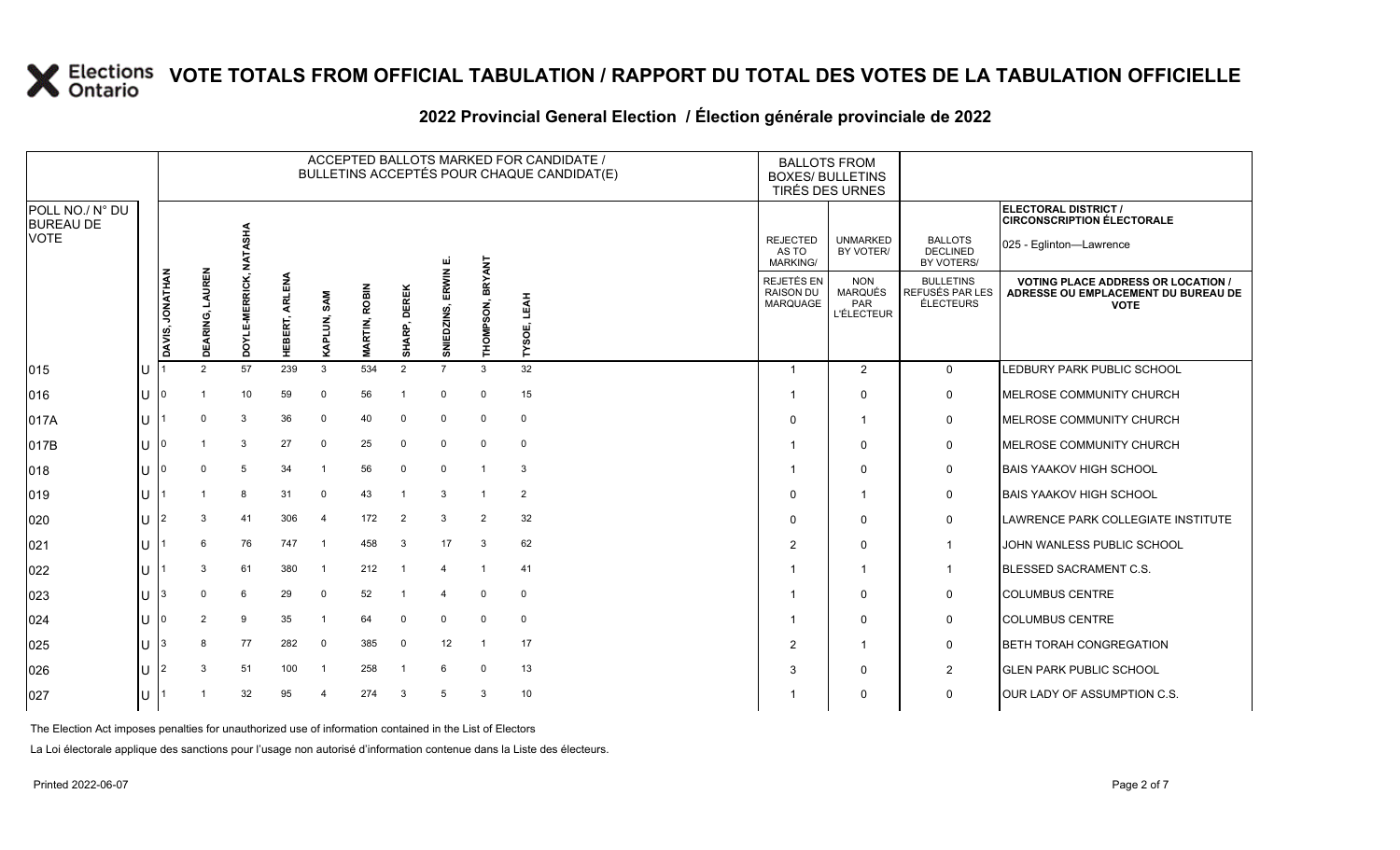### **2022 Provincial General Election / Élection générale provinciale de 2022**

|                                     |    |                 | ACCEPTED BALLOTS MARKED FOR CANDIDATE /<br>BULLETINS ACCEPTÉS POUR CHAQUE CANDIDAT(E) |                |                |                         |                  |                          |                     |                  |                            | <b>BALLOTS FROM</b><br><b>BOXES/ BULLETINS</b> | TIRÉS DES URNES                                          |                                                         |                                                                                                 |
|-------------------------------------|----|-----------------|---------------------------------------------------------------------------------------|----------------|----------------|-------------------------|------------------|--------------------------|---------------------|------------------|----------------------------|------------------------------------------------|----------------------------------------------------------|---------------------------------------------------------|-------------------------------------------------------------------------------------------------|
| POLL NO./ N° DU<br><b>BUREAU DE</b> |    |                 |                                                                                       |                |                |                         |                  |                          |                     |                  |                            |                                                |                                                          |                                                         | ELECTORAL DISTRICT /<br><b>CIRCONSCRIPTION ÉLECTORALE</b>                                       |
| <b>VOTE</b>                         |    |                 |                                                                                       | NATASHA        |                |                         |                  |                          | ய                   |                  |                            | <b>REJECTED</b><br>AS TO<br><b>MARKING/</b>    | <b>UNMARKED</b><br>BY VOTER/                             | <b>BALLOTS</b><br><b>DECLINED</b><br>BY VOTERS/         | 025 - Eglinton-Lawrence                                                                         |
|                                     |    | DAVIS, JONATHAN | LAUREN<br>DEARING,                                                                    | DOYLE-MERRICK, | HEBERT, ARLENA | LUN, SAM<br>KAPI        | ROBIN<br>MARTIN, | <b>SHARP, DEREK</b>      | ERWIN<br>SNIEDZINS, | THOMPSON, BRYANT | LEAH<br>шi<br><b>LASOI</b> | REJETÉS EN<br><b>RAISON DU</b><br>MARQUAGE     | <b>NON</b><br><b>MARQUÉS</b><br>PAR<br><b>L'ÉLECTEUR</b> | <b>BULLETINS</b><br>REFUSÉS PAR LES<br><b>ÉLECTEURS</b> | <b>VOTING PLACE ADDRESS OR LOCATION /</b><br>ADRESSE OU EMPLACEMENT DU BUREAU DE<br><b>VOTE</b> |
| 028                                 | lu |                 | 6                                                                                     | 52             | 134            | $\overline{4}$          | 196              | $\boldsymbol{\varDelta}$ | $\Omega$            |                  | 5                          |                                                | $\overline{1}$                                           | $\mathsf{O}$                                            | 50 LOTHERTON PATHWAY - YCC#46 BOARD<br><b>ROOM</b>                                              |
| 029                                 | lu |                 | $\overline{7}$                                                                        | 34             | 137            | $\mathbf 0$             | 173              | $\overline{1}$           | $\overline{7}$      | $\Omega$         | 10                         |                                                | $\mathbf 0$                                              | $\mathbf 0$                                             | <b>GLEN LONG COMMUNITY CENTRE</b>                                                               |
| 030                                 | lu |                 | 3                                                                                     | 70             | 191            | -3                      | 203              | 5                        | 3                   | $\mathbf{0}$     | 11                         | $\Omega$                                       | -1                                                       | $\mathbf 0$                                             | STS, COSMAS & DAMIAN C.S.                                                                       |
| 031                                 | lu |                 | 8                                                                                     | 60             | 184            | $\overline{4}$          | 483              | $\overline{4}$           | 15                  | $\overline{2}$   | 21                         | 2                                              | -1                                                       | $\mathbf 0$                                             | <b>BIALIK HEBREW DAY SCHOOL</b>                                                                 |
| 032                                 | Iυ |                 | 3                                                                                     | 81             | 241            | $\overline{\mathbf{4}}$ | 245              | 3                        | 10                  | 4                | 9                          | $\overline{2}$                                 | 3                                                        | 0                                                       | MEDHANIE ALEM ERITREAN ORTH.<br>TEWAHDO CH.                                                     |
| 033                                 | Iυ |                 | 2                                                                                     | 91             | 186            | $\mathbf{3}$            | 216              |                          | $\overline{4}$      | $\overline{2}$   | 19                         |                                                | $\mathbf 0$                                              | $\mathsf{O}$                                            | <b>BME CHRIST CHURCH ST. JAMES</b>                                                              |
| 034                                 | lu | 5               | 6                                                                                     | 101            | 262            | 5                       | 295              | 6                        | 11                  |                  | 21                         |                                                | $\overline{\mathcal{A}}$                                 | $\mathbf 0$                                             | ROSELAWN MARLEE APARTMENTS                                                                      |
| 035                                 | lu |                 | 3                                                                                     | 85             | 200            | 3                       | 191              | 2                        | 11                  | 3                | 21                         |                                                | 3                                                        | $\mathbf 0$                                             | <b>BRIAR HILL TOWERS</b>                                                                        |
| 036                                 | lu |                 | 5                                                                                     | 56             | 149            | 3                       | 110              | 5                        | $\overline{7}$      |                  | 15                         | $\Omega$                                       | $\mathbf 0$                                              | $\mathbf 0$                                             | <b>ELMRIDGE APARTMENTS</b>                                                                      |
| 037                                 | Iп |                 | 6                                                                                     | 73             | 169            | $\overline{4}$          | 117              |                          | 5                   | -1               | 21                         | $\Omega$                                       | $\mathbf 0$                                              | $\overline{1}$                                          | <b>THE ASCOT</b>                                                                                |
| 038                                 | Iυ |                 |                                                                                       | 51             | 300            | 8                       | 501              | $\overline{4}$           | 11                  |                  | 31                         | 2                                              | $\overline{2}$                                           | $\mathbf 0$                                             | <b>WEST PREPARATORY JR. P.S.</b>                                                                |
| 039                                 | lu |                 |                                                                                       | 47             | 217            | 9                       | 546              | -4                       | 11                  |                  | 30                         |                                                | 2                                                        | $\mathbf{1}$                                            | SHAAREI SHOMAYIM                                                                                |
| 040                                 | lu |                 |                                                                                       | 44             | 263            | $\overline{4}$          | 200              |                          | $\overline{1}$      | -1               | 40                         |                                                | $\Omega$                                                 | $\mathbf 0$                                             | <b>GLENVIEW SENIOR PUBLIC SCHOOL</b>                                                            |

The Election Act imposes penalties for unauthorized use of information contained in the List of Electors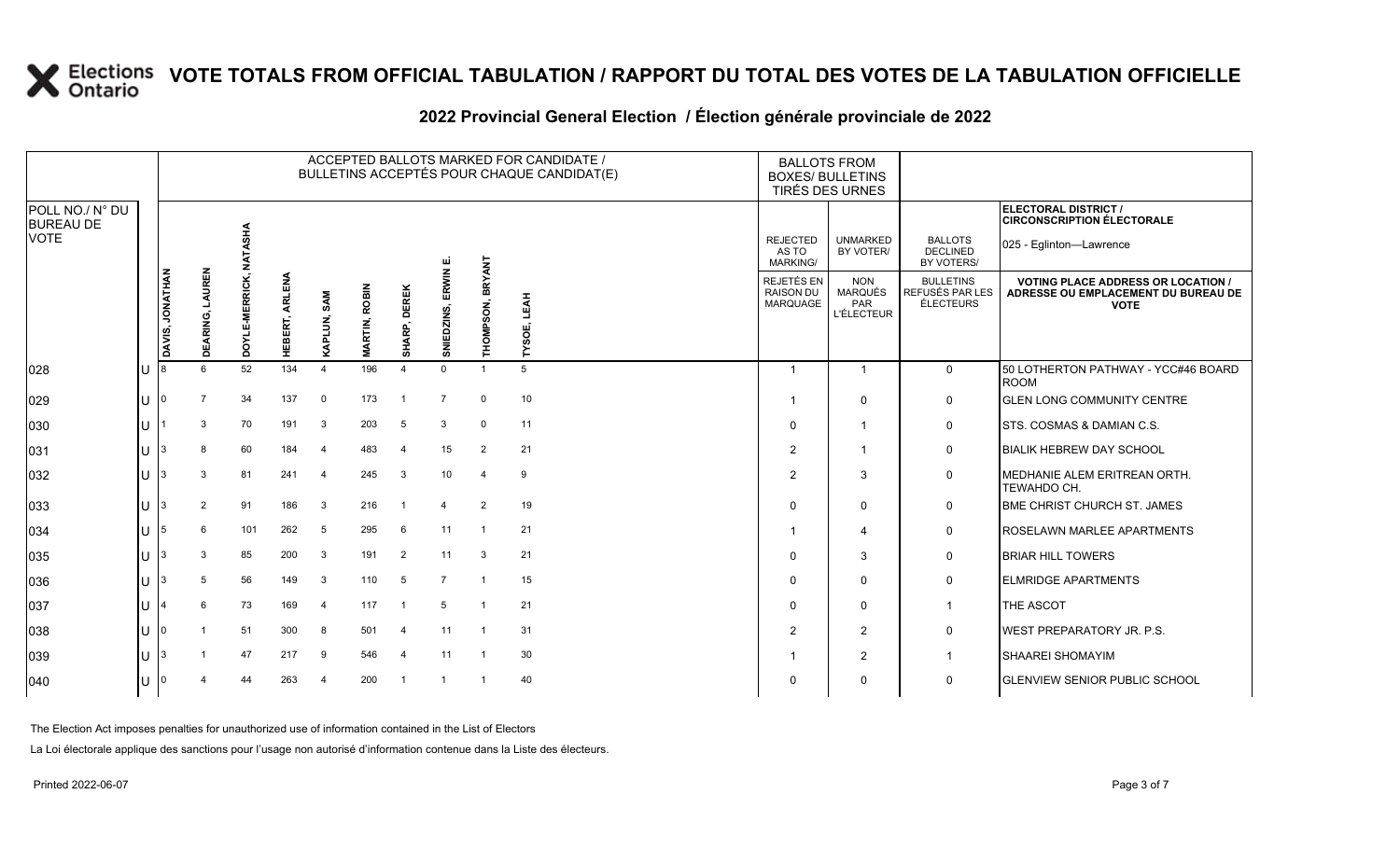#### **2022 Provincial General Election / Élection générale provinciale de 2022**

|                                     |              | ACCEPTED BALLOTS MARKED FOR CANDIDATE /<br>BULLETINS ACCEPTÉS POUR CHAQUE CANDIDAT(E) |                           |                         |                                          |                |                |                |                     |                  |                            | <b>BALLOTS FROM</b><br><b>BOXES/ BULLETINS</b><br>TIRÉS DES URNES |                                                          |                                                  |                                                                                                 |
|-------------------------------------|--------------|---------------------------------------------------------------------------------------|---------------------------|-------------------------|------------------------------------------|----------------|----------------|----------------|---------------------|------------------|----------------------------|-------------------------------------------------------------------|----------------------------------------------------------|--------------------------------------------------|-------------------------------------------------------------------------------------------------|
| POLL NO./ N° DU<br><b>BUREAU DE</b> |              |                                                                                       |                           |                         |                                          |                |                |                |                     |                  |                            |                                                                   |                                                          |                                                  | <b>ELECTORAL DISTRICT /</b><br><b>CIRCONSCRIPTION ÉLECTORALE</b>                                |
| <b>VOTE</b>                         |              |                                                                                       |                           | TASHA<br>z              |                                          |                |                |                |                     |                  |                            | <b>REJECTED</b><br>AS TO<br>MARKING/                              | <b>UNMARKED</b><br>BY VOTER/                             | <b>BALLOTS</b><br><b>DECLINED</b><br>BY VOTERS/  | 025 - Eglinton-Lawrence                                                                         |
|                                     |              | DAVIS, JONATHAN                                                                       | LAUREN<br>RING,<br>₹<br>ō | <b>MERRICK,</b><br>òσ   | ≦<br>⊞<br><b>ARLI</b><br>ERT,<br>齏<br>I. | SAM<br>Ξ,<br>₹ | ROBIN<br>RTIN. | SHARP, DEREK   | ERWIN<br>SNIEDZINS, | THOMPSON, BRYANT | <b>LEAH</b><br>шî<br>TYSOE | REJETÉS EN<br><b>RAISON DU</b><br><b>MARQUAGE</b>                 | <b>NON</b><br><b>MARQUÉS</b><br>PAR<br><b>L'ÉLECTEUR</b> | <b>BULLETINS</b><br>REFUSÉS PAR LES<br>ÉLECTEURS | <b>VOTING PLACE ADDRESS OR LOCATION /</b><br>ADRESSE OU EMPLACEMENT DU BUREAU DE<br><b>VOTE</b> |
| 041                                 | U            |                                                                                       |                           | 61                      | 211                                      | $\mathbf 0$    | 107            | $\overline{2}$ | $\overline{7}$      | 2                | 27                         | -1                                                                | $\mathbf 1$                                              | $\mathbf 0$                                      | <b>GLENVIEW PRESBYTERIAN CHURCH</b>                                                             |
| $ 042\rangle$                       | IU           |                                                                                       |                           | 41                      | 379                                      | 14             | 339            | -1             | 3                   | $\Omega$         | 36                         | $\Omega$                                                          | -1                                                       | 0                                                | ALLENBY PUBLIC SCHOOL                                                                           |
| 043                                 | ΠT           |                                                                                       |                           | 47                      | 311                                      | $\overline{1}$ | 193            | - 1            | 3                   | 2                | 39                         | $\overline{2}$                                                    | 3                                                        | $\mathbf 0$                                      | ST. CLEMENT'S ANGLICAN CHURCH                                                                   |
| 044                                 | ΙU           |                                                                                       | 8                         | 94                      | 164                                      | 6              | 178            | - 1            | 6                   |                  | 9                          |                                                                   |                                                          | $\mathbf 0$                                      | DOROTHY KLEIN SENIORS HOUSING                                                                   |
| 045                                 | ΠT           |                                                                                       | 6                         | 60                      | 134                                      | $\overline{a}$ | 133            | $\overline{7}$ | 5                   |                  | 23                         | $\Omega$                                                          | -1                                                       | 0                                                | FOREST HILL COLLEGIATE INSTITUTE                                                                |
| 046                                 | ΠT           |                                                                                       |                           | 65                      | 133                                      | $\overline{1}$ | 105            | $\overline{4}$ |                     | $\Omega$         | 11                         |                                                                   |                                                          | -1                                               | FOREST HILL LIBRARY - MEETING ROOM                                                              |
| 047                                 | ΙU           |                                                                                       | 5                         | 101                     | 429                                      | -7             | 274            | $\overline{7}$ | 8                   | 6                | 42                         |                                                                   | 6                                                        | $\mathbf 0$                                      | MARSHALL MCLUHAN C.S.S.                                                                         |
| 048                                 | $\mathbf{U}$ | l2                                                                                    | -5                        | 102                     | 279                                      | $\overline{a}$ | 115            | $\overline{2}$ | 11                  | 2                | 38                         | $\Omega$                                                          | $\Omega$                                                 | $\mathbf 1$                                      | NORTHERN DISTRICT LIBRARY                                                                       |
| $ 049\rangle$                       | IU           |                                                                                       | $\Omega$                  | 44                      | 99                                       | 5              | 32             | 0              | 5                   | 2                | 13                         | $\Omega$                                                          | $\Omega$                                                 | $\mathbf 1$                                      | PARKVIEW RESIDENTIAL (500 DUPLEX AVE)                                                           |
| 400                                 | ΙU           |                                                                                       |                           | 25                      | 26                                       | $\mathbf 0$    | 47             |                |                     |                  | 3                          | $\Omega$                                                          | $\mathbf 0$                                              | $\mathbf 0$                                      | <b>NEPTUNE TOWERS</b>                                                                           |
| 401                                 | U            |                                                                                       |                           | 8                       | 32                                       | $\mathbf 0$    | 34             |                |                     | $\Omega$         | 3                          | $\Omega$                                                          | $\Omega$                                                 | $\mathbf 0$                                      | REUBEN CIPIN HEALTHY LIVING COMM.                                                               |
| 402                                 | ПT           |                                                                                       |                           | 32                      | 94                                       | -1             | 71             |                | 4                   |                  | 21                         | $\Omega$                                                          | -1                                                       | $\mathbf 0$                                      | FOUR THOUSAND YONGE - WEST TOWER<br><b>LOBBY</b>                                                |
| 403                                 | Ш            |                                                                                       | $\Omega$                  | $\overline{\mathbf{1}}$ | 32                                       |                | 70             | $\mathbf 0$    | $\Omega$            | $\Omega$         | $\overline{4}$             | 2                                                                 | $\Omega$                                                 | $\mathbf 0$                                      | YORK MILLS PLACE                                                                                |
| 404                                 | U            | ١O                                                                                    | 2                         |                         | 63                                       |                | 131            | 2              | $\Omega$            | $\Omega$         | 8                          | $\Omega$                                                          |                                                          | 0                                                | <b>GOVENORS HILL</b>                                                                            |

The Election Act imposes penalties for unauthorized use of information contained in the List of Electors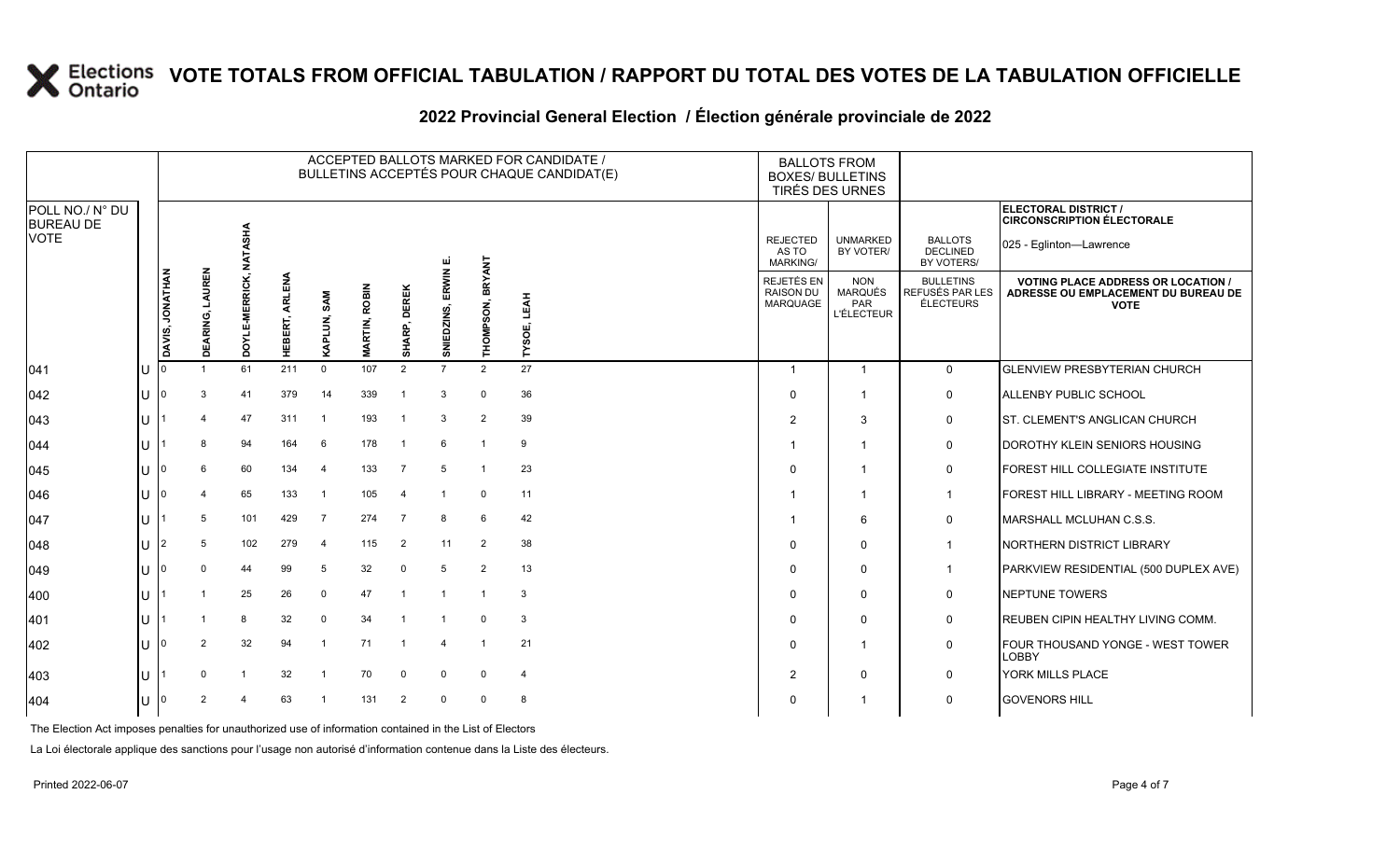#### **2022 Provincial General Election / Élection générale provinciale de 2022**

|                                     |              |                 |                    |                           |                |                         |                         |                     |                     |                  | ACCEPTED BALLOTS MARKED FOR CANDIDATE /<br>BULLETINS ACCEPTÉS POUR CHAQUE CANDIDAT(E) | <b>BALLOTS FROM</b><br><b>BOXES/ BULLETINS</b> | TIRÉS DES URNES                                                 |                                                  |                                                                                                 |
|-------------------------------------|--------------|-----------------|--------------------|---------------------------|----------------|-------------------------|-------------------------|---------------------|---------------------|------------------|---------------------------------------------------------------------------------------|------------------------------------------------|-----------------------------------------------------------------|--------------------------------------------------|-------------------------------------------------------------------------------------------------|
| POLL NO./ N° DU<br><b>BUREAU DE</b> |              |                 |                    |                           |                |                         |                         |                     |                     |                  |                                                                                       |                                                |                                                                 |                                                  | ELECTORAL DISTRICT /<br><b>CIRCONSCRIPTION ÉLECTORALE</b>                                       |
| <b>VOTE</b>                         |              |                 |                    | NATASHA                   |                |                         |                         |                     | ய                   |                  |                                                                                       | <b>REJECTED</b><br>AS TO<br><b>MARKING/</b>    | <b>UNMARKED</b><br>BY VOTER/                                    | <b>BALLOTS</b><br><b>DECLINED</b><br>BY VOTERS/  | 025 - Eglinton-Lawrence                                                                         |
|                                     |              | DAVIS, JONATHAN | LAUREN<br>DEARING, | E-MERRICK,<br><b>TAOD</b> | HEBERT, ARLENA | KAPLUN, SAM             | ROBIN<br><b>MARTIN,</b> | <b>SHARP, DEREK</b> | ERWIN<br>SNIEDZINS, | THOMPSON, BRYANT | <b>LEAH</b><br>пî<br><b>LASOI</b>                                                     | REJETÉS EN<br><b>RAISON DU</b><br>MARQUAGE     | <b>NON</b><br><b>MARQUÉS</b><br><b>PAR</b><br><b>L'ÉLECTEUR</b> | <b>BULLETINS</b><br>REFUSÉS PAR LES<br>ÉLECTEURS | <b>VOTING PLACE ADDRESS OR LOCATION /</b><br>ADRESSE OU EMPLACEMENT DU BUREAU DE<br><b>VOTE</b> |
| 405                                 |              |                 |                    | 22                        | 27             | 3                       | 3                       | $\Omega$            | $\Omega$            | $\Omega$         | $\overline{4}$                                                                        | $\Omega$                                       | 3                                                               | $\mathbf 0$                                      | YORKDALE CONDO I                                                                                |
| 406                                 |              |                 |                    | $\overline{4}$            | 15             | 0                       | 6                       | $\mathbf 0$         |                     | 0                |                                                                                       | $\Omega$                                       | $\mathbf 0$                                                     | 0                                                | YORKDALE CONDO II (120 VARNA DRIVE)                                                             |
| 407                                 |              |                 | 3                  | 35                        | 39             | 2                       | 43                      | $\overline{1}$      |                     | 0                | 5                                                                                     | $\Omega$                                       | $\Omega$                                                        | 0                                                | <b>TREVISO 3</b>                                                                                |
| 408                                 |              |                 | Δ                  | 53                        | 88             | 3                       | 63                      | $\mathbf 0$         | $\overline{4}$      | $\mathbf 0$      | 9                                                                                     | 0                                              | -1                                                              | 0                                                | <b>TREVISO 2</b>                                                                                |
| 409                                 |              |                 | 3                  | 21                        | 80             | $\overline{1}$          | 46                      | $\mathbf 0$         | 2                   |                  | $\overline{7}$                                                                        | 2                                              | $\mathbf 0$                                                     | 0                                                | <b>TREVISO 1</b>                                                                                |
| 410                                 |              |                 | 3                  | 16                        | 59             | $\mathbf 0$             | 66                      | 5                   |                     | $\Omega$         | 3                                                                                     |                                                | $\mathbf 0$                                                     | $\mathbf 0$                                      | <b>CABOTO TERRACE</b>                                                                           |
| 411                                 |              | 16              | $\Omega$           | 12                        | 63             | $\overline{4}$          | 47                      | $\overline{2}$      | 2                   |                  | 6                                                                                     | $\overline{2}$                                 | $\overline{\mathbf{1}}$                                         | 0                                                | CASA DEL ZOTTO                                                                                  |
| 412                                 |              |                 |                    | 32                        | 68             | $\overline{1}$          | 49                      | $\overline{1}$      | $\overline{2}$      | $\mathbf 0$      | 8                                                                                     | 3                                              | $\overline{1}$                                                  | 0                                                | 3000 DUFFERIN - FOYER                                                                           |
| 413A                                |              | I٥              |                    | 24                        | 55             | $\overline{\mathbf{1}}$ | 62                      |                     |                     | $\Omega$         | 8                                                                                     | ∩                                              | $\mathbf 0$                                                     | $\mathbf 0$                                      | SHERMOUNT TSCC 1511                                                                             |
| 413B                                |              |                 | 3                  | 23                        | 50             | $\overline{1}$          | 50                      | $\overline{2}$      | 2                   | 3                | $\overline{7}$                                                                        |                                                | $\mathbf 0$                                                     | 0                                                | SHERMOUNT TSCC 1511                                                                             |
| 414                                 | $\mathsf{U}$ | 10              |                    | 14                        | 25             | 0                       | 12 <sup>°</sup>         | $\mathbf 0$         | $\mathbf 0$         | $\mathbf 0$      | $\overline{2}$                                                                        | <sup>0</sup>                                   | $\mathbf 0$                                                     | 0                                                | <b>WHITEHAUS CONDOS</b>                                                                         |
| 415                                 | $\mathsf{U}$ |                 | 3                  | 24                        | 77             | 0                       | 107                     | $\mathbf 0$         | 5                   |                  | 9                                                                                     | 3                                              | $\overline{1}$                                                  | 0                                                | <b>CRYSTAL TOWERS 8 COVINGTON PARTY</b><br><b>ROOM</b>                                          |
| 416                                 |              | I٥              |                    |                           | 58             | $\mathbf 0$             | 21                      | $\mathbf 0$         |                     | $\mathbf 0$      | 2                                                                                     | $\Omega$                                       | $\mathbf 0$                                                     | 0                                                | <b>BEDFORD GLEN</b>                                                                             |

The Election Act imposes penalties for unauthorized use of information contained in the List of Electors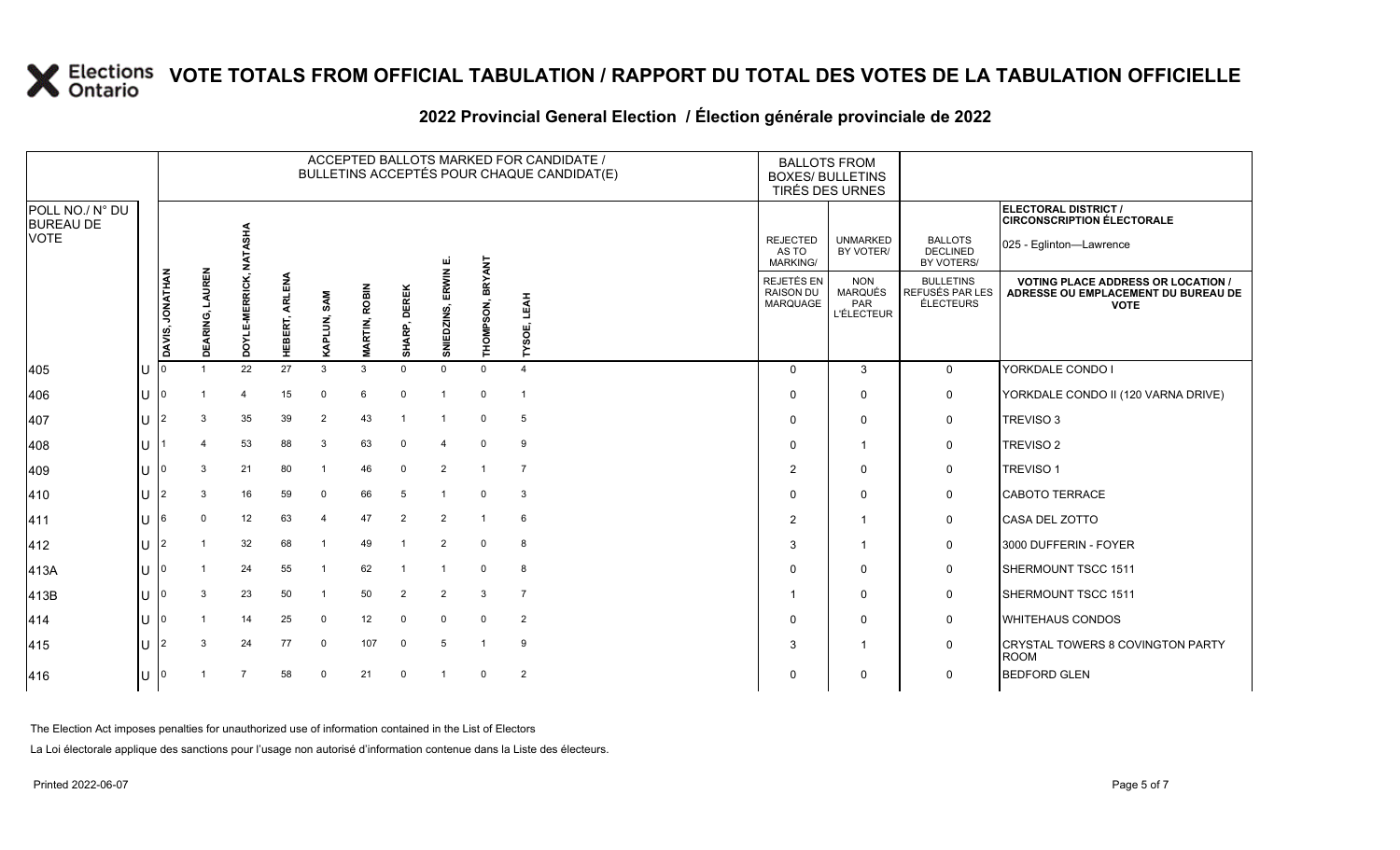#### **2022 Provincial General Election / Élection générale provinciale de 2022**

|                                     |    |                 |                    |                |                |                |                      |                |                     |                          | ACCEPTED BALLOTS MARKED FOR CANDIDATE /<br>BULLETINS ACCEPTÉS POUR CHAQUE CANDIDAT(E) | <b>BALLOTS FROM</b><br><b>BOXES/ BULLETINS</b><br>TIRÉS DES URNES |                                                          |                                                  |                                                                                                 |
|-------------------------------------|----|-----------------|--------------------|----------------|----------------|----------------|----------------------|----------------|---------------------|--------------------------|---------------------------------------------------------------------------------------|-------------------------------------------------------------------|----------------------------------------------------------|--------------------------------------------------|-------------------------------------------------------------------------------------------------|
| POLL NO./ N° DU<br><b>BUREAU DE</b> |    |                 |                    |                |                |                |                      |                |                     |                          |                                                                                       |                                                                   |                                                          |                                                  | ELECTORAL DISTRICT /<br><b>CIRCONSCRIPTION ÉLECTORALE</b>                                       |
| <b>VOTE</b>                         |    |                 |                    | NATASHA        |                |                |                      |                |                     |                          |                                                                                       | <b>REJECTED</b><br>AS TO<br><b>MARKING/</b>                       | <b>UNMARKED</b><br>BY VOTER/                             | <b>BALLOTS</b><br><b>DECLINED</b><br>BY VOTERS/  | 025 - Eglinton-Lawrence                                                                         |
|                                     |    | DAVIS, JONATHAN | LAUREN<br>DEARING, | DOYLE-MERRICK, | HEBERT, ARLENA | KAPLUN, SAM    | <b>MARTIN, ROBIN</b> | SHARP, DEREK   | SNIEDZINS, ERWIN E. | THOMPSON, BRYANT         | LEAH<br>YSOE,                                                                         | REJETÉS EN<br><b>RAISON DU</b><br>MARQUAGE                        | <b>NON</b><br><b>MARQUÉS</b><br>PAR<br><b>L'ÉLECTEUR</b> | <b>BULLETINS</b><br>REFUSÉS PAR LES<br>ÉLECTEURS | <b>VOTING PLACE ADDRESS OR LOCATION /</b><br>ADRESSE OU EMPLACEMENT DU BUREAU DE<br><b>VOTE</b> |
| 417                                 | ΙU |                 | $\Omega$           | 22             | 84             | $\mathbf 0$    | 59                   | $\Omega$       | 2                   | $\overline{1}$           | 8                                                                                     | $\overline{2}$                                                    | $\Omega$                                                 | $\overline{1}$                                   | LAWRENCE PARK CONDOMINIUMS - PARTY<br><b>ROOM</b>                                               |
| 418                                 | lu |                 | <sub>8</sub>       | 37             | 93             | 3              | 65                   | 2              | Δ                   |                          | 11                                                                                    |                                                                   | $\mathbf 0$                                              | $\mathbf 0$                                      | <b>THE ALLENWAY</b>                                                                             |
| 700                                 | lu |                 | $\mathbf 0$        | 9              | 36             | $\overline{1}$ | 21                   | 3              | $\mathbf{1}$        |                          | $\mathbf{3}$                                                                          | 3                                                                 | 3                                                        | $\mathbf 0$                                      | <b>TERRACES OF BAYCREST</b>                                                                     |
| 701                                 | Iп |                 | $\Omega$           | 6              | 31             | 3              | 40                   | $\overline{4}$ |                     | 2                        | 6                                                                                     | 3                                                                 | $\Omega$                                                 | $\overline{2}$                                   | BAYCREST JEWISH HOME FOR THE AGED                                                               |
| 702                                 | lu |                 |                    | 2              | $\overline{7}$ | $\mathbf 0$    | $\overline{7}$       | 2              | $\Omega$            | $\Omega$                 |                                                                                       |                                                                   | $\Omega$                                                 | $\mathbf 0$                                      | <b>BAYCREST HOSPITAL</b>                                                                        |
| 703                                 | Iυ |                 |                    |                |                |                |                      |                |                     |                          | COMBINED WITH 706 / COMBINÉ À 706                                                     |                                                                   |                                                          |                                                  |                                                                                                 |
| 704                                 | IП |                 |                    | 6              | 26             | -1             | 9                    | $\Omega$       | 0                   |                          | $\mathbf 0$                                                                           | $\mathbf{0}$                                                      | 0                                                        | $\mathbf 0$                                      | <b>VILLA COLOMBO</b>                                                                            |
| 705                                 | lυ |                 | $\Omega$           | 5              | 26             | $\overline{2}$ | 19                   | $\overline{1}$ | $\overline{1}$      | $\Omega$                 | 5                                                                                     | $\Omega$                                                          | $\Omega$                                                 | $\mathbf 0$                                      | <b>REVERA FOREST HILL PLACE</b>                                                                 |
| 706                                 | lυ |                 | $\Omega$           | 2              | 13             | 0              | 15                   | 2              | 0                   | $\mathbf{0}$             | $\mathbf 0$                                                                           | $\Omega$                                                          | $\overline{1}$                                           | 0                                                | AMICA ON THE AVENUE                                                                             |
| ADV001                              |    |                 | 5                  | 61             | 400            | 5              | 553                  | $\overline{4}$ | 10                  | $\overline{2}$           | 32                                                                                    | $\Omega$                                                          | $\Omega$                                                 | $\mathbf 0$                                      | 1654 AVENUE RD - HALLOWEEN<br><b>STOREFRONT</b>                                                 |
| ADV002                              |    |                 | 10                 | 245            | 1735           | 21             | 1420                 | 5              | 26                  | 5                        | 121                                                                                   | 30                                                                | 3                                                        | $\mathbf 0$                                      | 1654 AVENUE RD - HALLOWEEN<br><b>STOREFRONT</b>                                                 |
| ADV003                              |    |                 | 19                 | 191            | 1642           | 11             | 1890                 | 10             | 26                  | 5                        | 158                                                                                   | 11                                                                | 13                                                       | -1                                               | ARMOUR HEIGHTS COMMUNITY CENTRE -<br><b>ADV</b>                                                 |
| ADV004                              |    | 5               | 17                 | 194            | 898            | 5              | 1004                 | -5             | 13                  | $\boldsymbol{\varDelta}$ | 69                                                                                    | 5                                                                 | 6                                                        | $\overline{2}$                                   | <b>IGLEN LONG COMMUNITY CENTRE</b>                                                              |

The Election Act imposes penalties for unauthorized use of information contained in the List of Electors